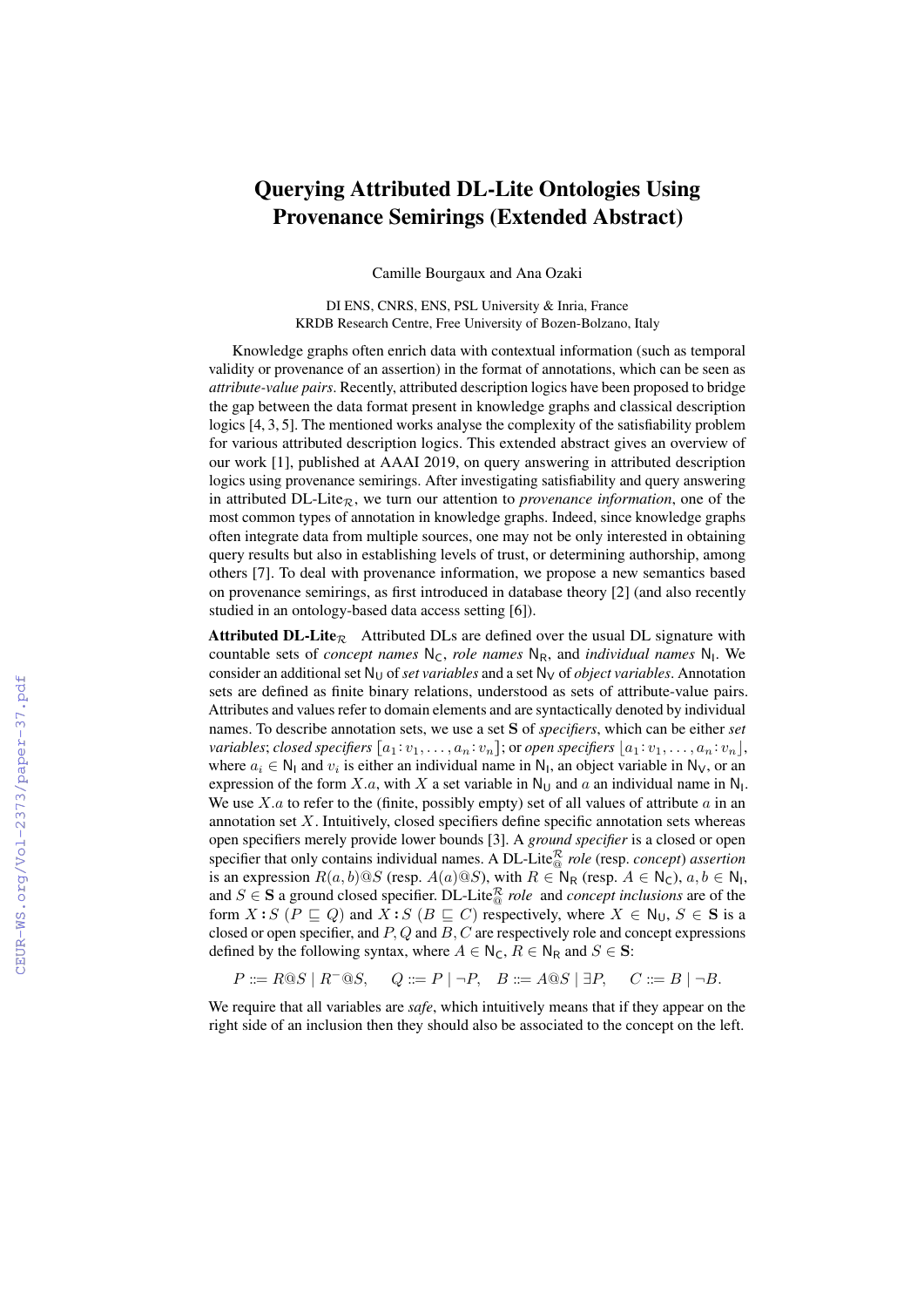*Example 1.* In DL-Lite<sup> $\mathcal{R}_{\text{o}}$ , we can express that those who are married (role spouse) to</sup> someone are married (concept Married), and that this fact is associated with the same sources from which the information has been extracted (attribute src):  $\exists$ spouse@X  $\sqsubseteq$ Married@|src : X.src|. The assertion spouse(gabor, ryan)@[src :  $s_1$ , src :  $s_2$ ] states that Gabor is married to Ryan and it is annotated with the sources of this information.

We similarly define attributed conjunctive queries by associating concept and role names with specifiers. The formal definition of the semantics is given in [1].

*Example 2.* The query  $\exists x \text{ Married(gabor)}@|year : x \land \text{Married(taylor)}@|year : x$ holds if Gabor and Taylor were married (to someone) on the same year.

We establish complexity results for the satisfiability and query entailment problems.

**Theorem 3.** In DL-Lite $^{\mathcal{R}}_{\mathcal{Q}}$ , satisfiability and query entailment are PSPACE-complete. *When the ontology does not contain variables, query entailment is* NP*-complete.*

We now define a new semantics for dealing with provenance, which is based on semirings.

Provenance semirings-based semantics We study query entailment in attributed DL-Lite using a provenance semiring-based semantics. We represent provenance with the positive algebra provenance semiring for N<sub>1</sub>, defined as the commutative semiring of polynomials with variables in  $N_1$  and coefficients from  $N$ , with operations defined as usual:  $K = (\mathbb{N}[N_1], +, \times, 0, 1)$  [2]. We denote by  $N_P$  the set of polynomials of K and by N<sub>S</sub> the subset of N<sub>P</sub> containing the sums of the commutative monoid  $(N[N_1], +, 0)$ . We allow to use *provenance polynomials* from N<sub>P</sub> as values in a specifier associated to the *whole query* and *provenance sums* from N<sub>S</sub> as values in specifiers occurring *in the ontology* or associated with query atoms. Intuitively, + indicates *alternative* use of the data while  $\times$  indicates *join* use of the data. For instance, if the result of a query over an ontology can be obtained from source  $s_3$  together with any of  $s_1, s_2$  then the provenance polynomial is:  $(s_1 + s_2) \times s_3$ . The main idea is that now we allow the whole query to be annotated with a provenance polynomial and such query is entailed if the polynomial represents the alternative and join uses of the data. More specifically, we introduce *semiring attributed queries*, which are attributed queries where we associate a specifier to the whole query [1].

*Example 4.* The query  $(Married(a) \wedge Married(b))@|src: s_1 \times (s_2 + s_3)$ , cls: pub×cnf | is entailed by the assertions Married(a)@[src:s<sub>1</sub>, cls: pub], Married(b)@[src:s<sub>2</sub>, cls: cnf], and Married(b)@[src: s<sub>3</sub>, cls: cnf]. The fact that a and b are both married is obtained by combining  $s_1$  with  $s_2$  or  $s_3$ , and by having access to public and confidential information. Sums may also appear in concept inclusions, e.g.,  $X : [src : s_1 + s_2](\exists$ spouse@ $X \sqsubseteq$ Married $@X$ ), which requires that the fact that someone has a spouse has to be associated both with  $s_1$  and with  $s_2$  to conclude that this person is married.

We establish complexity results for this variant of attributed DL-Lite, which we call DL-Lite $^{\mathcal{R}}_{@,\mathbb{K}}$ . The salient results of our investigation are the EXPTIME-hardness for the satisfiability problem, and the NP-completeness of query entailment for a restricted class of ontologies, called *simple*, that allows for inclusions among atomic concepts or roles of the form  $E_1@S \sqsubseteq E_2@T$  where S and T are ground specifiers.

**Theorem 5.** In DL-Lite $^{\mathcal{R}}_{\mathcal{Q},\mathbb{K}}$ , satisfiability is EXPTIME-hard and in 2EXPTIME. When *the ontology is simple, query entailment is* NP*-complete.*